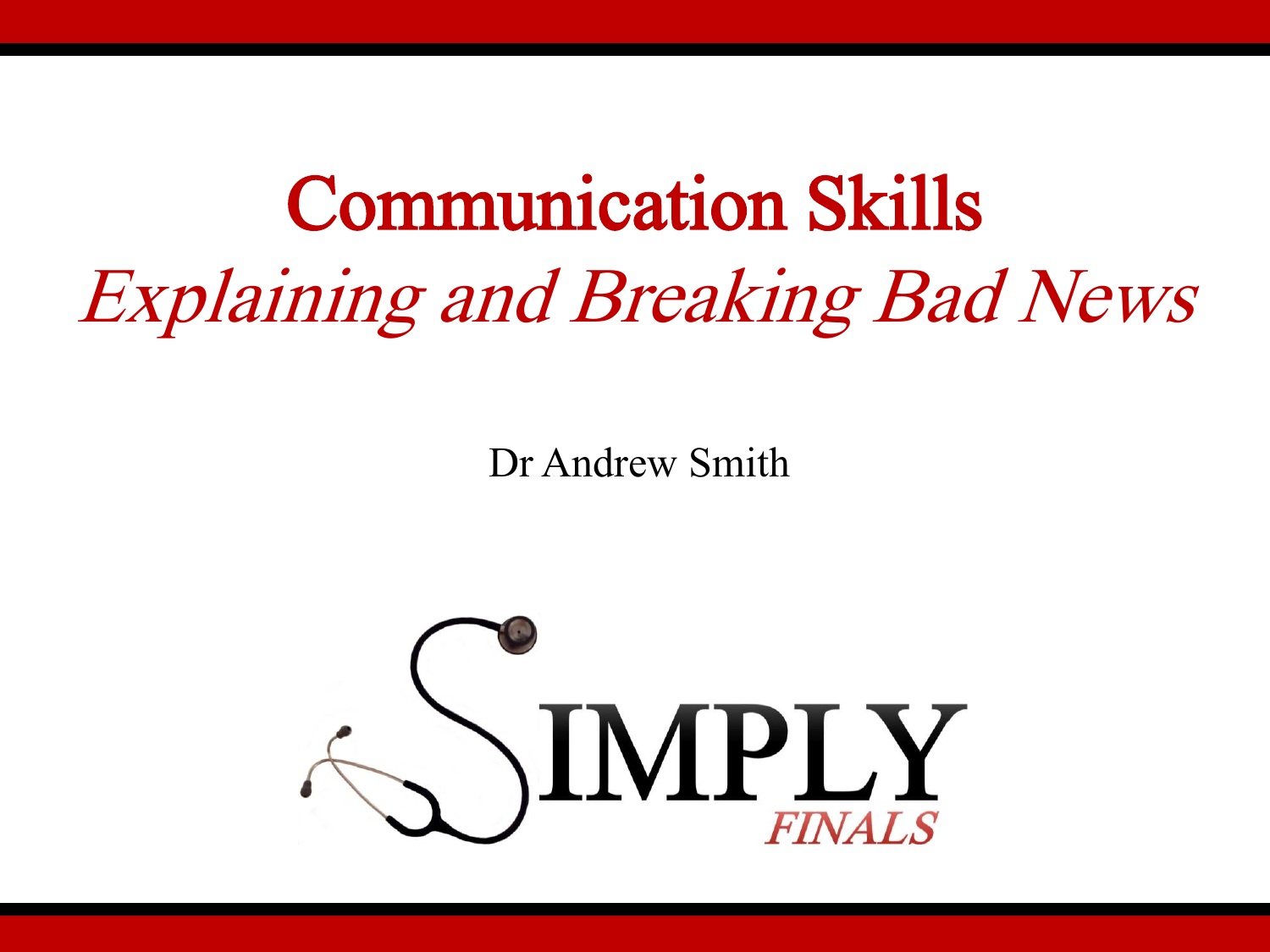#### Introduction

- Communication skills are an important part of clinical practice.
- Communication skills stations make up around 40% of the marks for finals directly (they also obviously contribute to other stations). Common themes include:
	- Handover
	- History taking
	- Explaining a diagnosis/management
	- Breaking bad news
- There are teachable components to the above, but you inherently need to be comfortable speaking to humans!

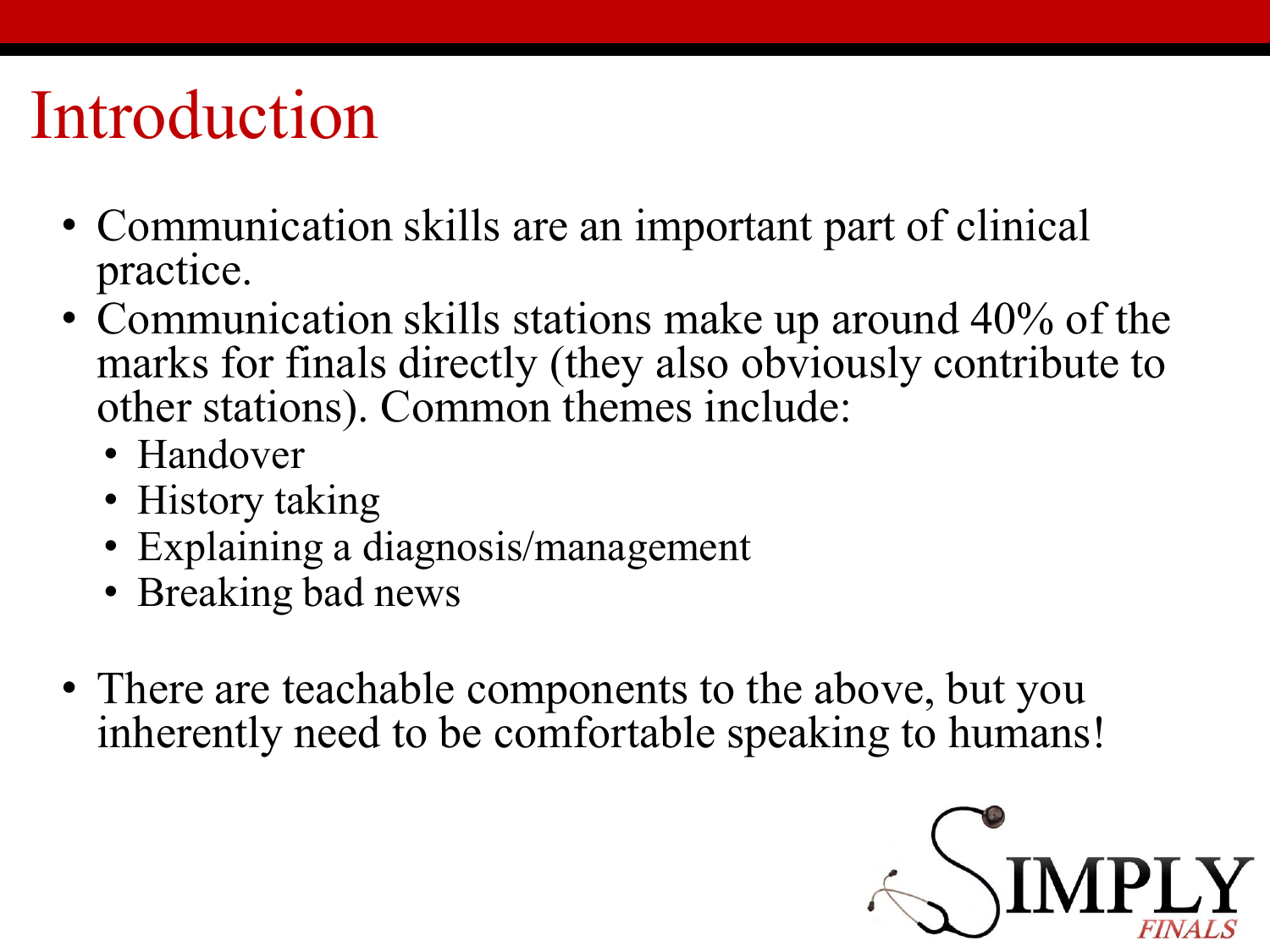### Explaining Stations

- These rely on a good knowledge of the subject matter (theory) combined with the skill of relaying this information (practical).
- Subjects might include explaining:
	- A new diagnosis, e.g. Diabetes, Rheumatoid Arthritis
	- A drug treatment, e.g. Methotrexate, steroids
	- Giving lifestyle advice

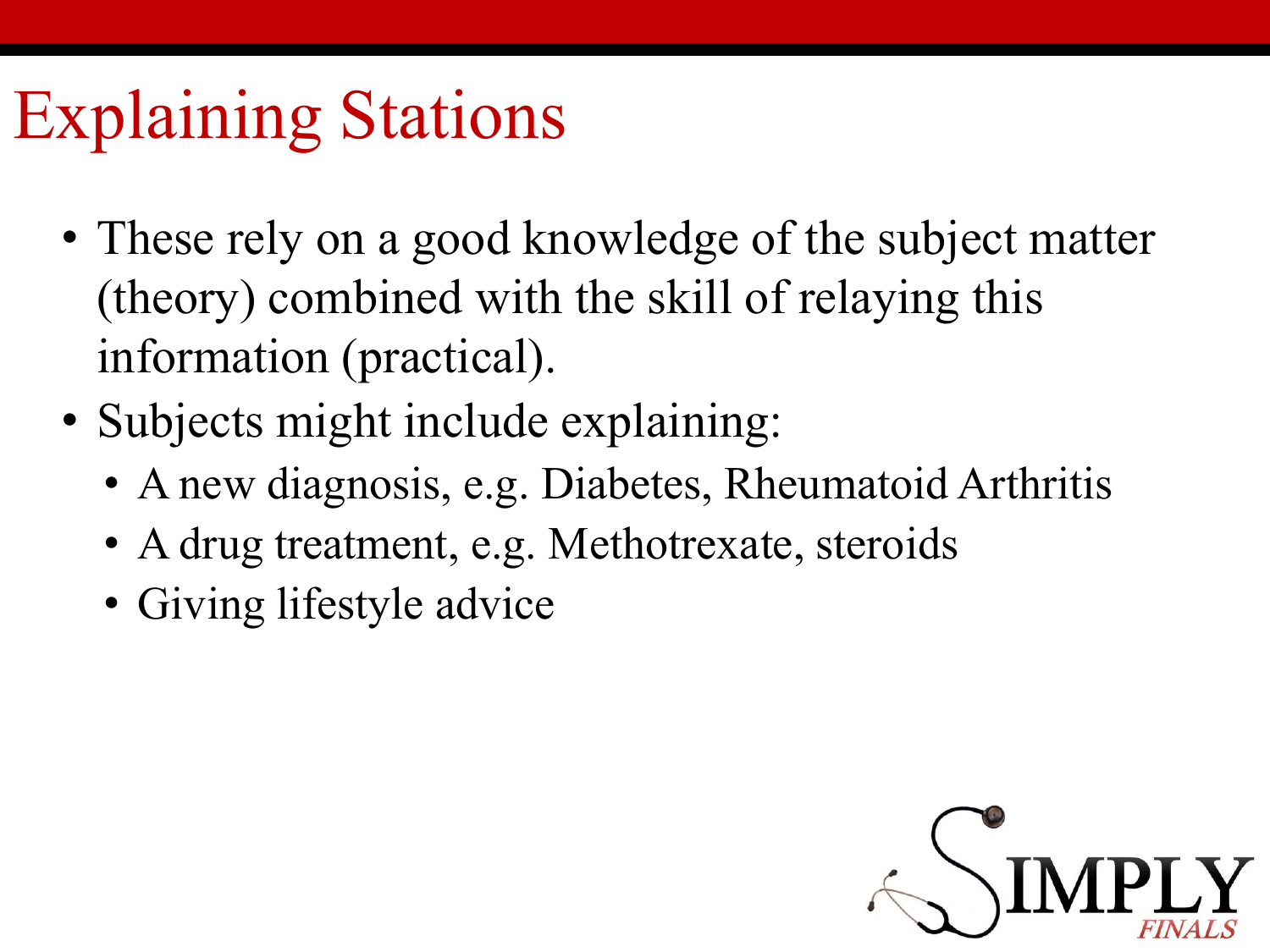## Explaining Tips

- Introduce yourself and explain the purpose of the conversation
- You should ask what the patient knows already
- Avoid all medical jargon, or explain it if it's necessary
- Give information in chunks and then ask if the patient has understood
- If it's particularly important, you can ask the patient to explain back to you what you've said
- Ask if the patient has any questions or concerns
- Offer to give further information in the form of leaflets/websites
- Offer the chance for the patient to come back and speak to you again

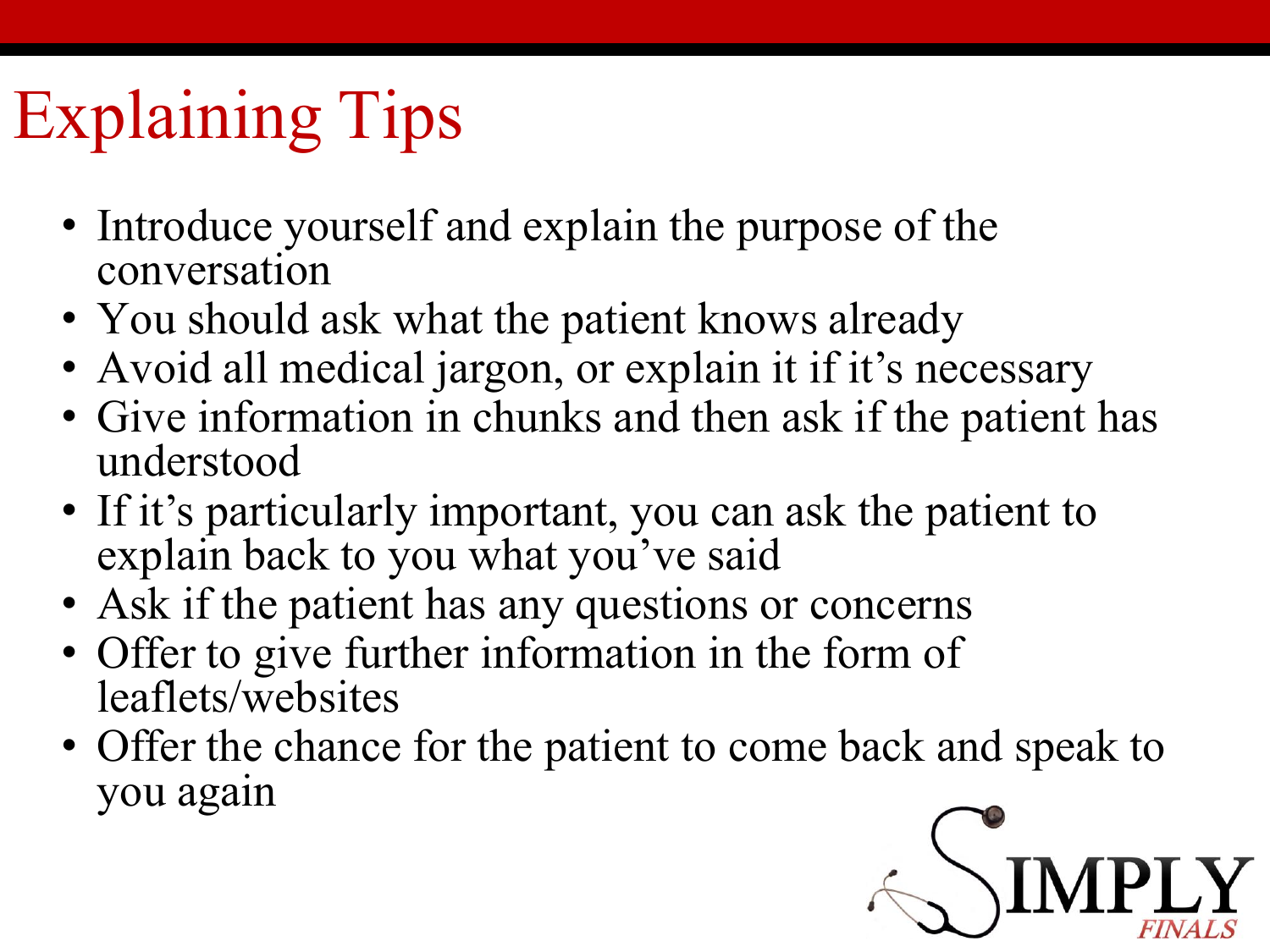## Breaking Bad News

- Breaking bad news is an important part of being a doctor.
- People often remember the circumstances in which they were told bad news, and it has a long impact on how they feel about the information.
- It's not just terminal illness! Other scenarios might be:
	- Cancelled operation
	- Revoked driving licence due to epilepsy

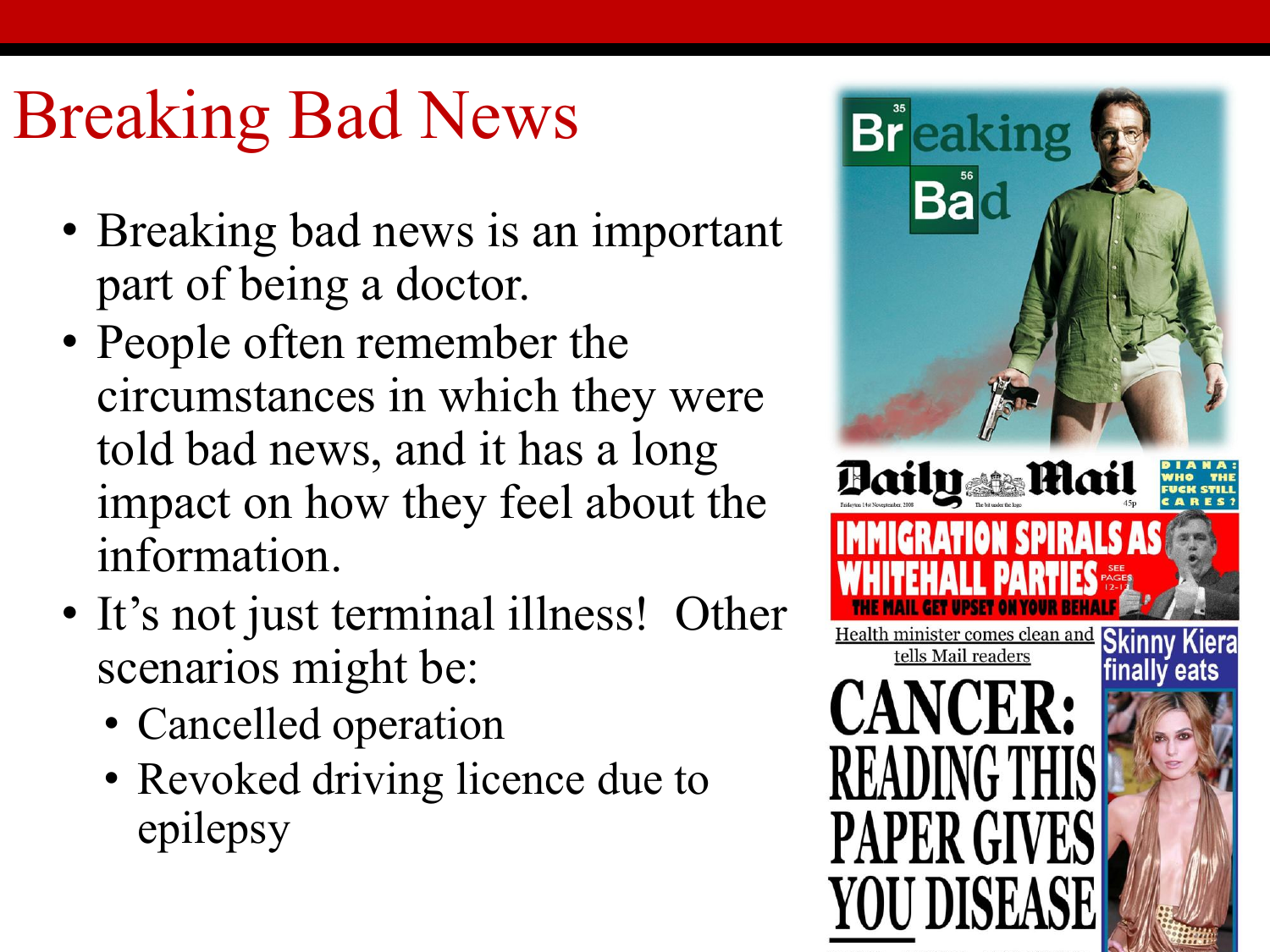## Breaking Bad News

- You can think about the components of breaking bad news as:
	- Preparation/Environment
	- Priming
	- Delivery
	- Support/Follow-up

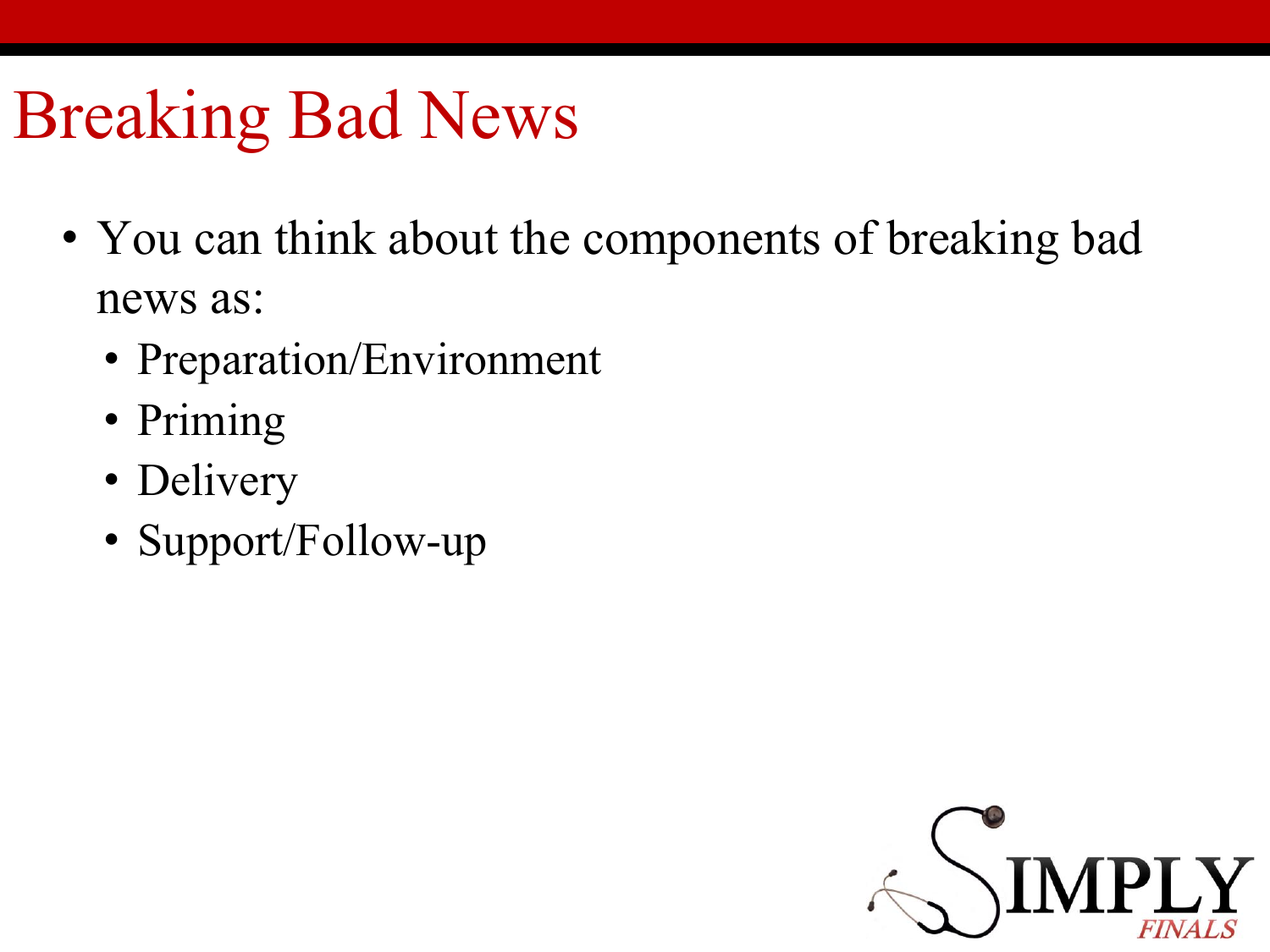#### BBN – Preparation/Environment

- Find a suitable place to break the news: quiet, familiar, free from distraction.
- Avoid giving bad news over the phone.
- Prepare yourself turn off your bleep, inform a colleague of your plan to limit interruptions
- Know the subject read the patient's notes, be familiar with the consequences of the news
- Invite the patient to have a friend or relative present

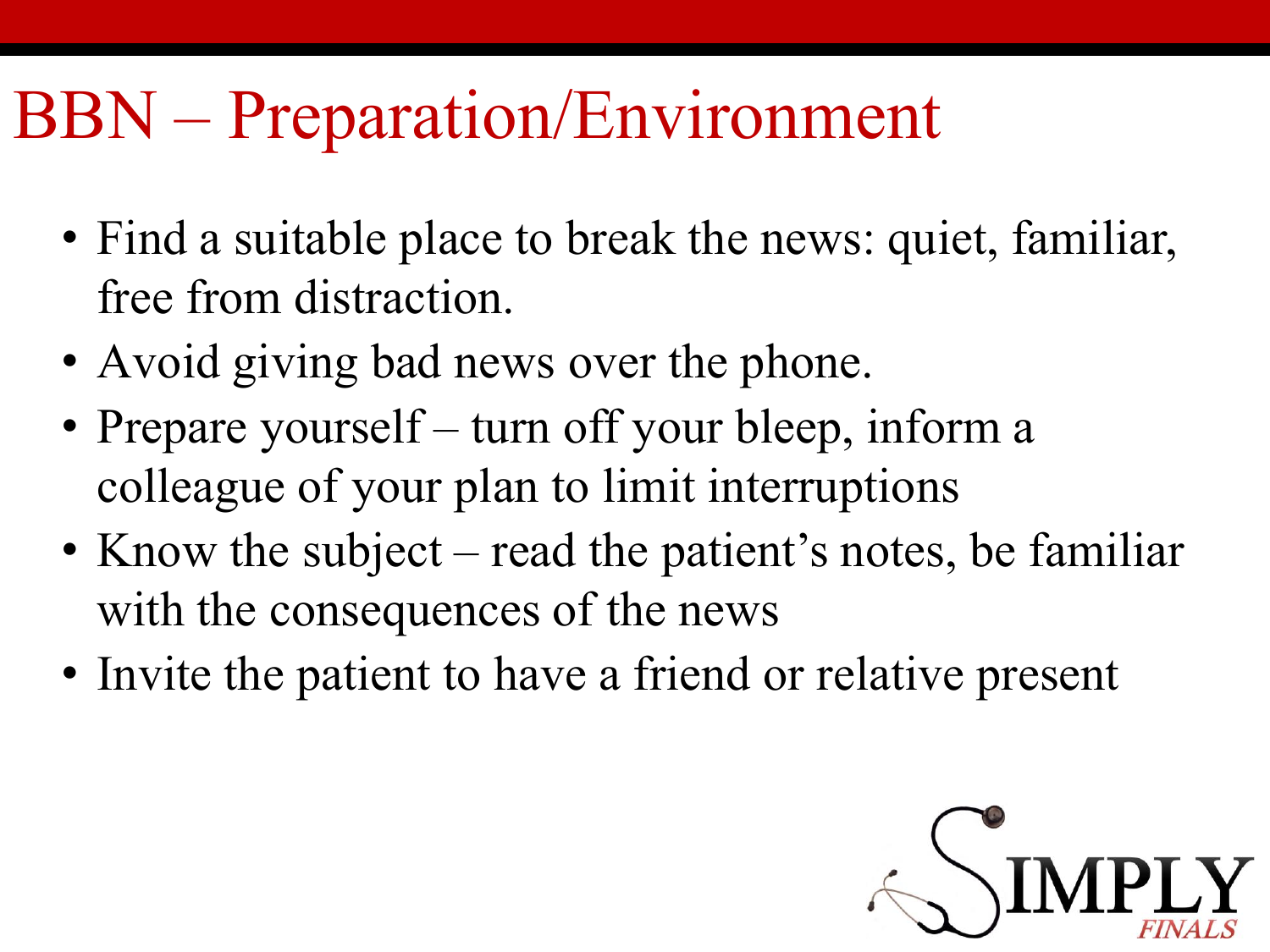## BBN - Priming

- Ask what the patient understands already: "Can I first clarify what you are hoping to discuss today"
- Check how much they want to know some people will not want to hear bad news.
- Give a warning shot:

"We've got the test results back, unfortunately I have some bad news"

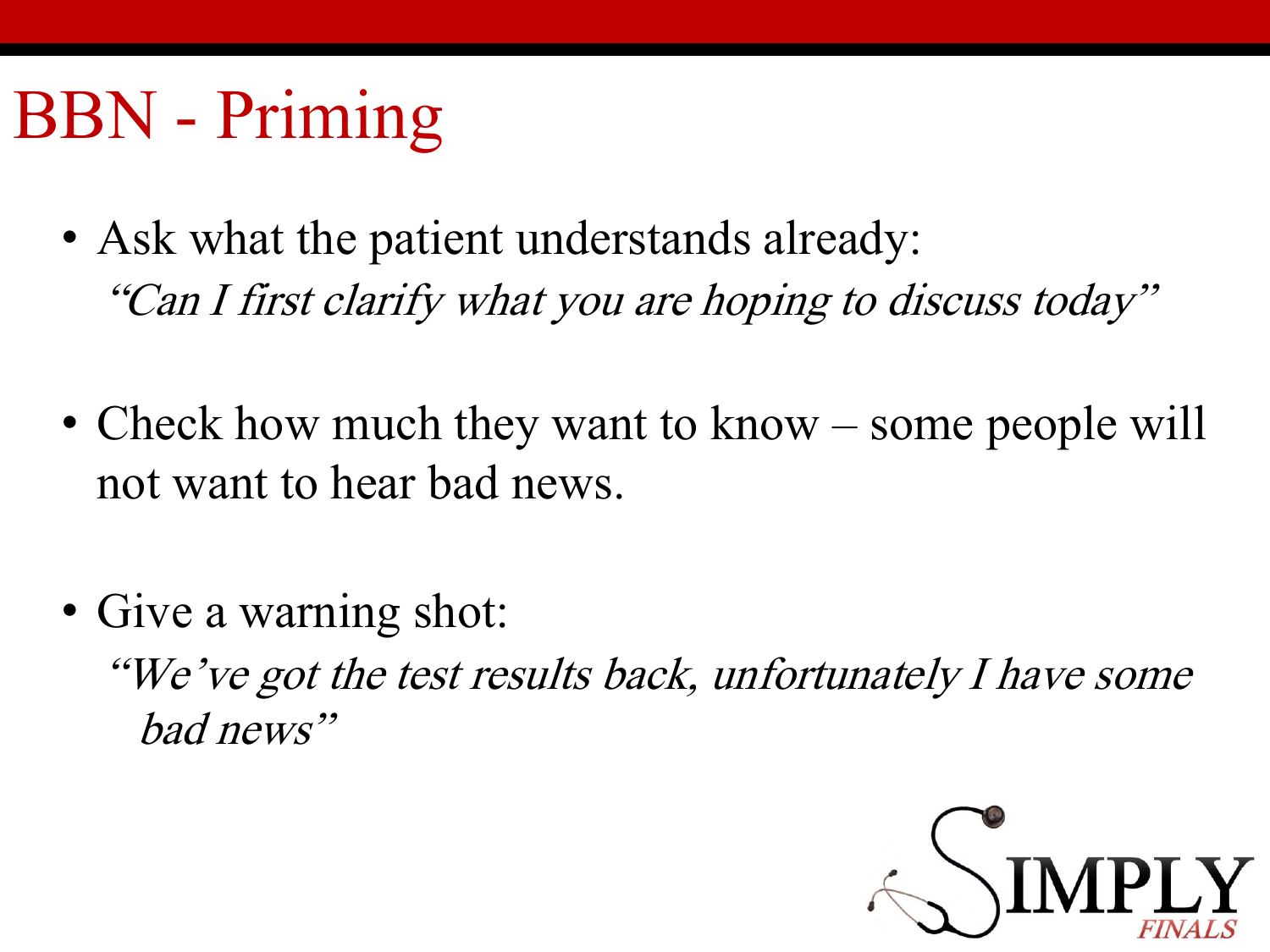## BBN - Delivery

• When breaking the news, be clear and don't use colloquialisms/jargon

"The tests have shown that you have cancer"

not

"our cytology has shown the presence of poorly differentiated malignant cells"

- Be patient allow silence and time for the information to be absorbed.
- Do not overload with information

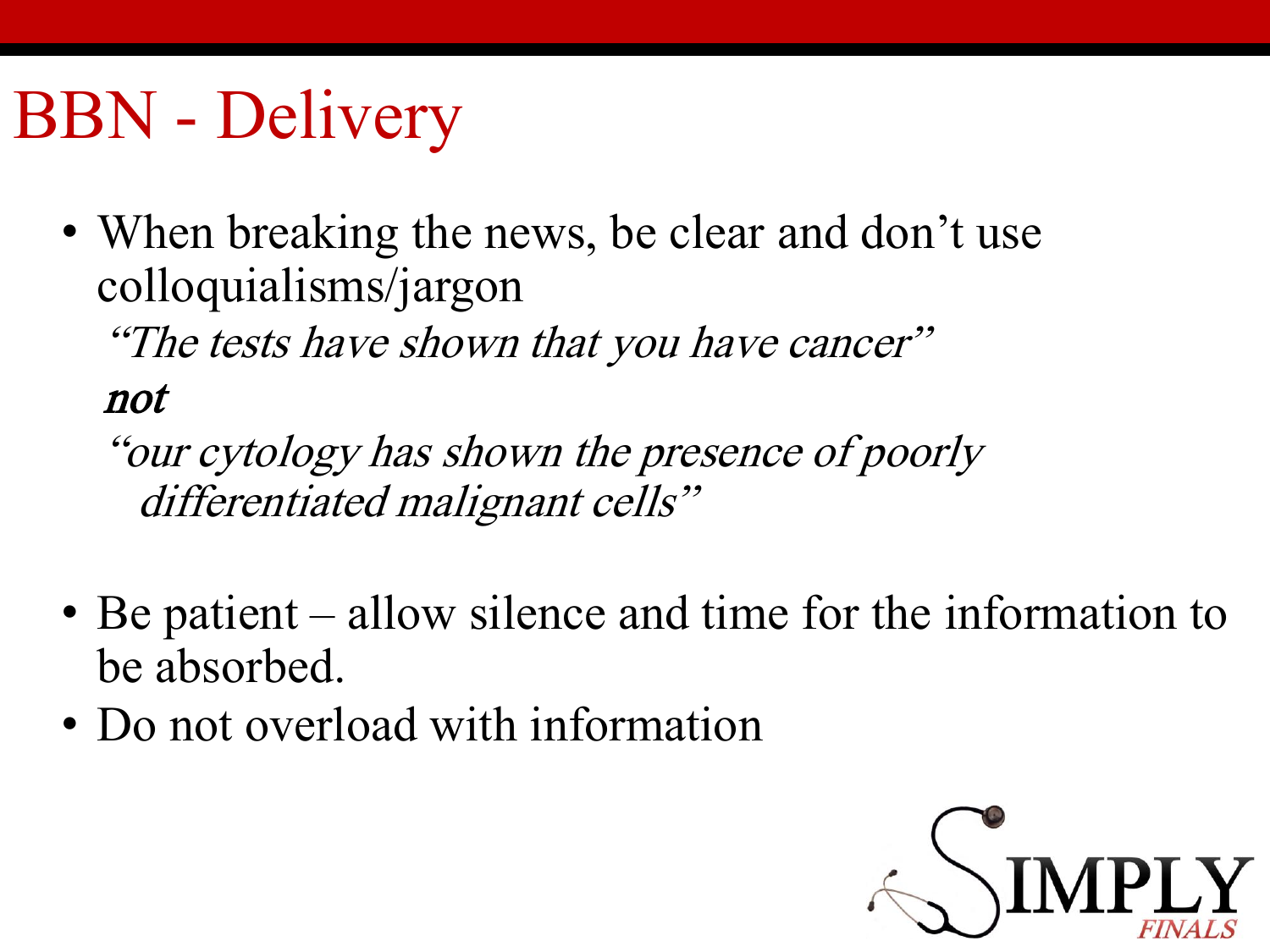## BBN – Support/Follow-up

- A lot of the information may be forgotten or misunderstood.
- Allow the patient to ask questions.
- You may need to repeat important points.
- Elicit any ideas, concerns and expectations
- Offer the opportunity for the patient to contact you or arrange a follow-up appointment.